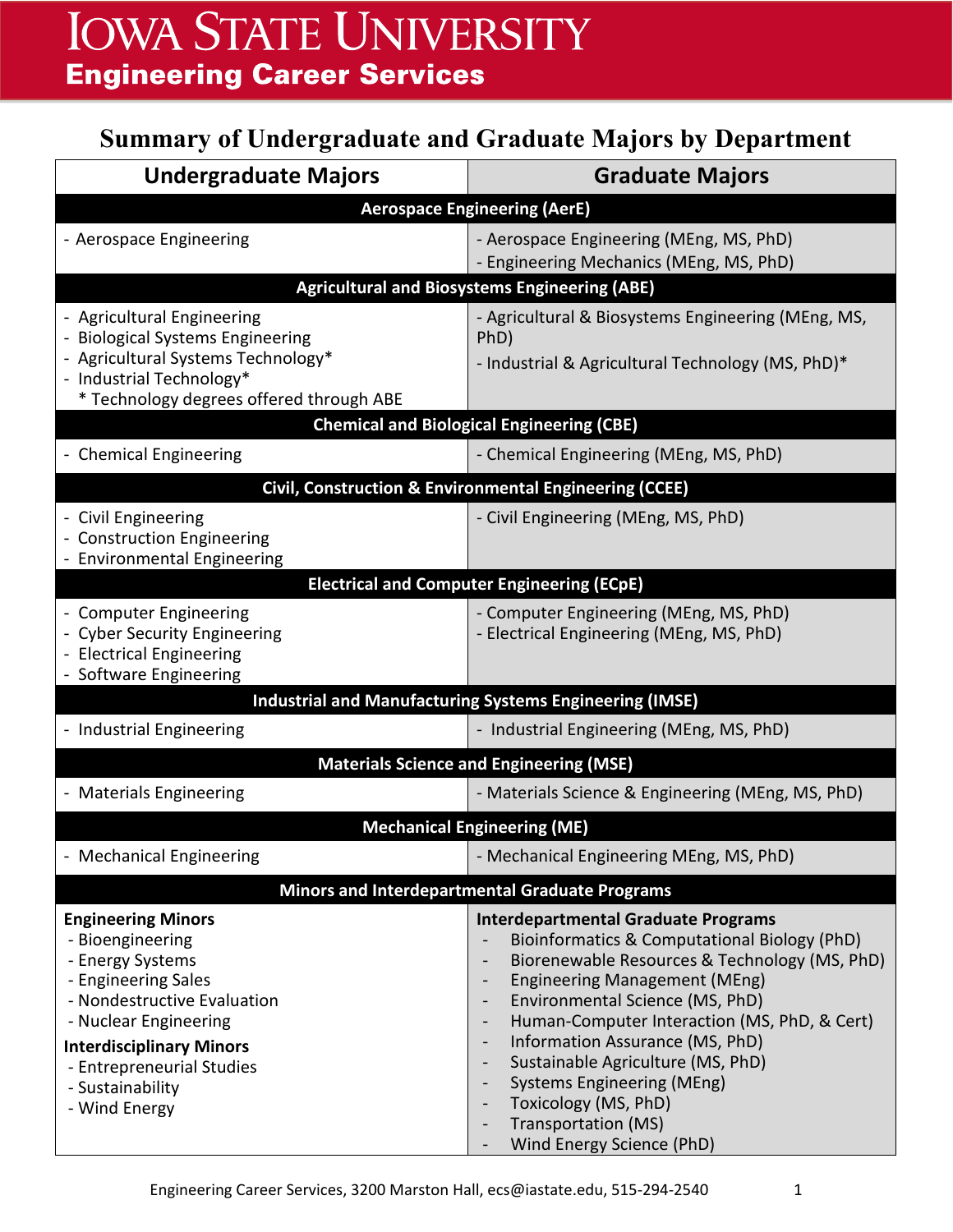# **Departments and Degree Programs**

### **The Department of Aerospace Engineering (AerE)**

#### **Aerospace Engineering (BS, MEng, MS, PhD)**

Aerospace engineers are primarily interested in the design, analysis, testing, and overall operation of vehicles and systems that operate in air, water, and space. The ISU curriculum is designed to provide the student with an education in the fundamental principles of aerodynamics, flight dynamics, propulsion, structural mechanics, flight controls, design, testing, and space technologies.In addition to core engineering courses, AerEs take classes in dynamics (forces on moving objects), thermodynamics (heat movement), flight structures, flight controls, propulsion, and aerospace materials. Some electives include: astrodynamics, wind energy, composites, wind energy, and spacecraft systems.

#### **Engineering Mechanics (MEng, MS, PhD)**

Engineering mechanics students acquire an understanding of the basic principles and analysis techniques pertaining to the static and dynamic behavior of rigid media, deformable solids, fluids, and gasses. Physical properties of engineering materials are studied and tested in the laboratory.

*Research focus areas for the AerE Department include: Advanced Materials; Aerodynamics, Combustion and Aero-Structural Interaction; Asteroid Deflection; Aviation Biofuels; Complex Systems and Optimization; Guidance, Controls, Astrodynamics and Space Systems; Non-destructive Testing and Evaluation.*

# **The Department of Agricultural and Biological Systems Engineering (ABE)**

#### **Agricultural Engineering (BS, MEng, MS, PhD)**

Agricultural engineering graduates contribute to the analysis and design of machinery, animal housing, and environmental systems for the production, processing, storage, handling, distribution, and use of food, feed, fiber and other biomaterials. They also focus on the management of related natural resources. At ISU, agricultural engineering students can specialize in one of the following three areas:

- **Animal Production Systems** focuses on ensuring sustainable development of livestock and poultry industries.
- **Land and Water Resource** focuses on developing [solutions and best management practices that protect and](http://www.abe.iastate.edu/wp-content/blogs.dir/19/files/2012/12/AE-LWR-curriculum-2013-2014.pdf)  [conserve the soil and water resources.](http://www.abe.iastate.edu/wp-content/blogs.dir/19/files/2012/12/AE-LWR-curriculum-2013-2014.pdf)
- **Power and Machinery** focuses on engineering new technologies and systems which enhance the productivity, efficiency, and performance of advanced machinery and manufacturing systems.

#### **Biological Systems Engineering (BS)**

Biological systems engineering graduates integrate life sciences with engineering to solve problems related to biological systems. These biological systems may include microbes, plants, animals, humans and/or ecosystems. Biological systems engineers use their understanding of engineering to analyze organisms or ecosystems, and their knowledge of biological systems to inspire and inform their designs. Biological systems engineering design may include developing processes and systems that monitor, simulate, replace, modify, control, optimize, or utilize the mechanisms of living organisms and their products. The BSE program has the following four options:

- **Biorenewable Resources** focuses on understanding the economics, environmental impacts, and sustainability of biorenewable resource production systems, biomass-derived fuels, and processing of biomass for energy and/or chemicals.
- **Bioenvironmental** focuses on the biology and engineering principles relevant to soil, water, and air quality.
- **Food** focuses on the science and engineering needed to design and operate food processing systems.
- The **Pre-Professional and Pre-Graduate Option** provides a springboard into other professions from science (via MS or PhD) to medicine and law.

*Research focus areas for the ABE Department include: Advanced Machinery Engineering and Manufacturing Systems; Animal Production Systems Engineering; Biological and Process Engineering and Technology; Occupational Safety Engineering; and Land and Water Resources Engineering*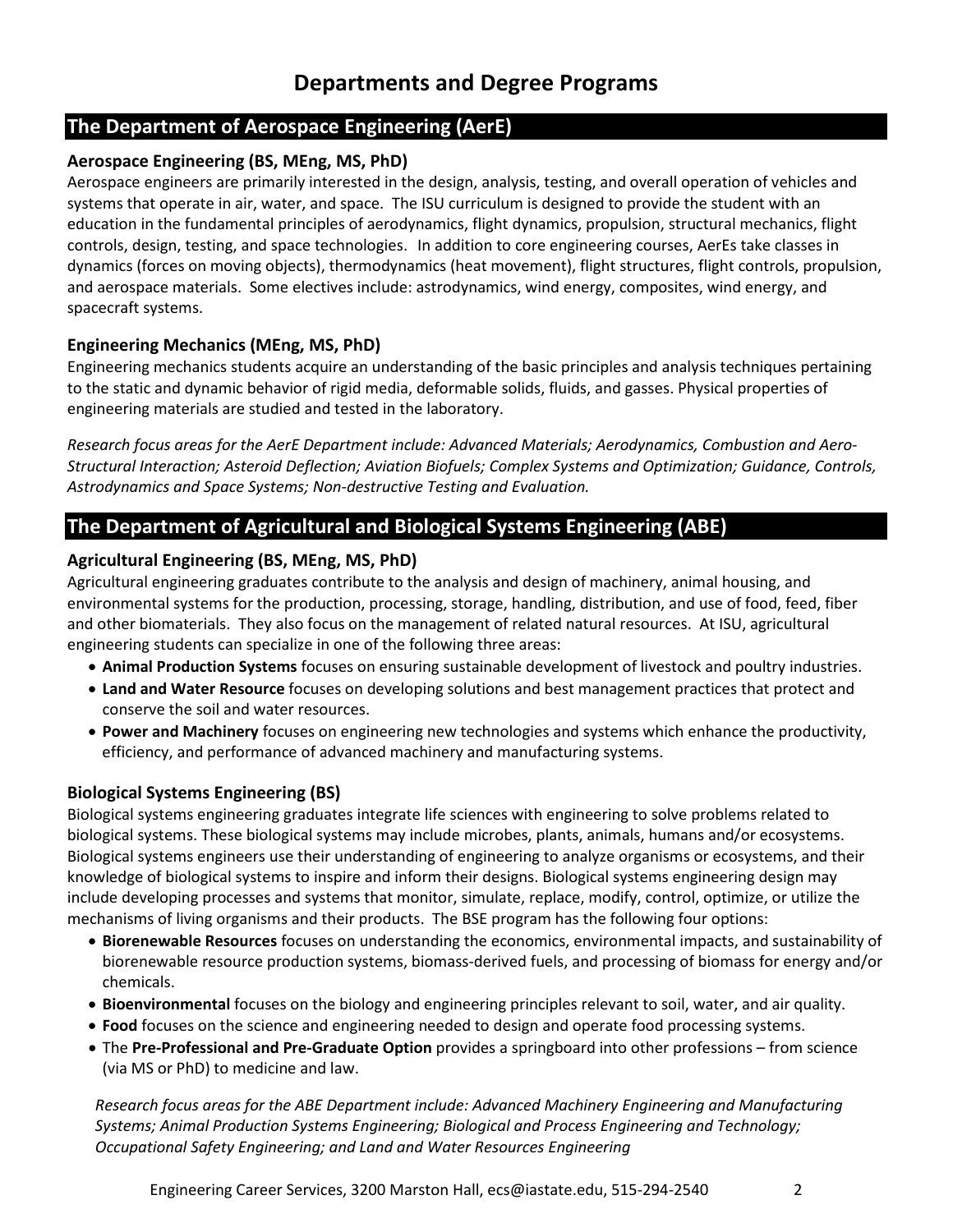# **The Department of Chemical and Biological Engineering (CBE)**

#### **Chemical Engineering (BS, MEng, MS, PhD)**

Chemical engineering students apply the physical sciences (e.g., chemistry and physics) and/or life sciences (e.g., biology, microbiology and biochemistry) to processes that convert raw materials or chemicals into more useful forms. In addition, chemical engineers develop new materials and related techniques that are often essential to related fields such as nanotechnology, fuel cells and biomedical engineering. Since chemical engineering is a very diverse field, the ISU program is flexible so students can tailor their coursework to match their interests. Core course include Chemical Reaction Engineering, Chemical Thermodynamics, Separations, Transport Phenomena, Material & Energy Balance, Process Control, and Process and Plant Design.

Some chemical engineering students enhance their academic preparation for the growing opportunities in the biological-related industries by adding the biological engineering option to the standard chemical engineering program. The Biological Engineering Option include electives in Biochemistry, Genetics, and Physiological Chemistry.

*Research focus areas for the CBE Department include: Advanced and Nanostructured Materials; Biorenewables; Catalysis and Reaction Engineering; Computational Fluid Dynamics; Heath Care Technology and Biomedical Engineering; and Renewable Energy*

## **The Department of Civil, Construction, and Environmental Engineering (CCEE)**

#### **Civil Engineering (BS, MEng, MS, PhD)**

Civil engineers are primarily interested in the design, construction, and maintenance of works like roads, bridges, canals, dams, and buildings. While the interests of civil engineers are often focused on the civil structures, their design and analysis skills are often used in the engineering of structures in other industries. The CE curriculum is focused on breadth and students can choose one of the following areas of emphasis:

- **Environmental** focuses on systems and structures for removing contaminants from water, reducing nonhazardous solid waste volumes, eliminating pollutants from the air, and developing water supplies.
- **Geotechnical** focuses on developing projects below ground level and determining ways to stabilize soil and support structures on and in the ground.
- **Structural** focuses on designing structures that can withstand design loads including those from wind, temperature changes, earthquakes, and other forces.
- **Transportation** focuses on determining ways to meet the travel needs of people and goods on land, air, and water.

#### **Construction Engineering (BS)**

The ISU Construction Engineering Program is the largest and one of only seven ABET accredited programs in the U.S. Construction engineers focus on the planning and execution of the designs and are a cross between a civil engineer and a construction manager. The areas of emphasis for ISU construction engineering include:

- **Heavy/Highway Construction**
- **Building Construction**
- **Mechanical Construction**
- **Electrical Construction**

#### **Environmental Engineering (BS)**

Undergraduate students in the environmental engineering bachelor's degree program will complete a curriculum covering the engineering and science knowledge necessary to design and implement effective, affordable solutions for environmental challenges involving water, air and land. Graduates of this program will be prepared to work in environmental engineering positions within the private and public sectors that deal with pollution and contamination in all aspects of the built and natural environment.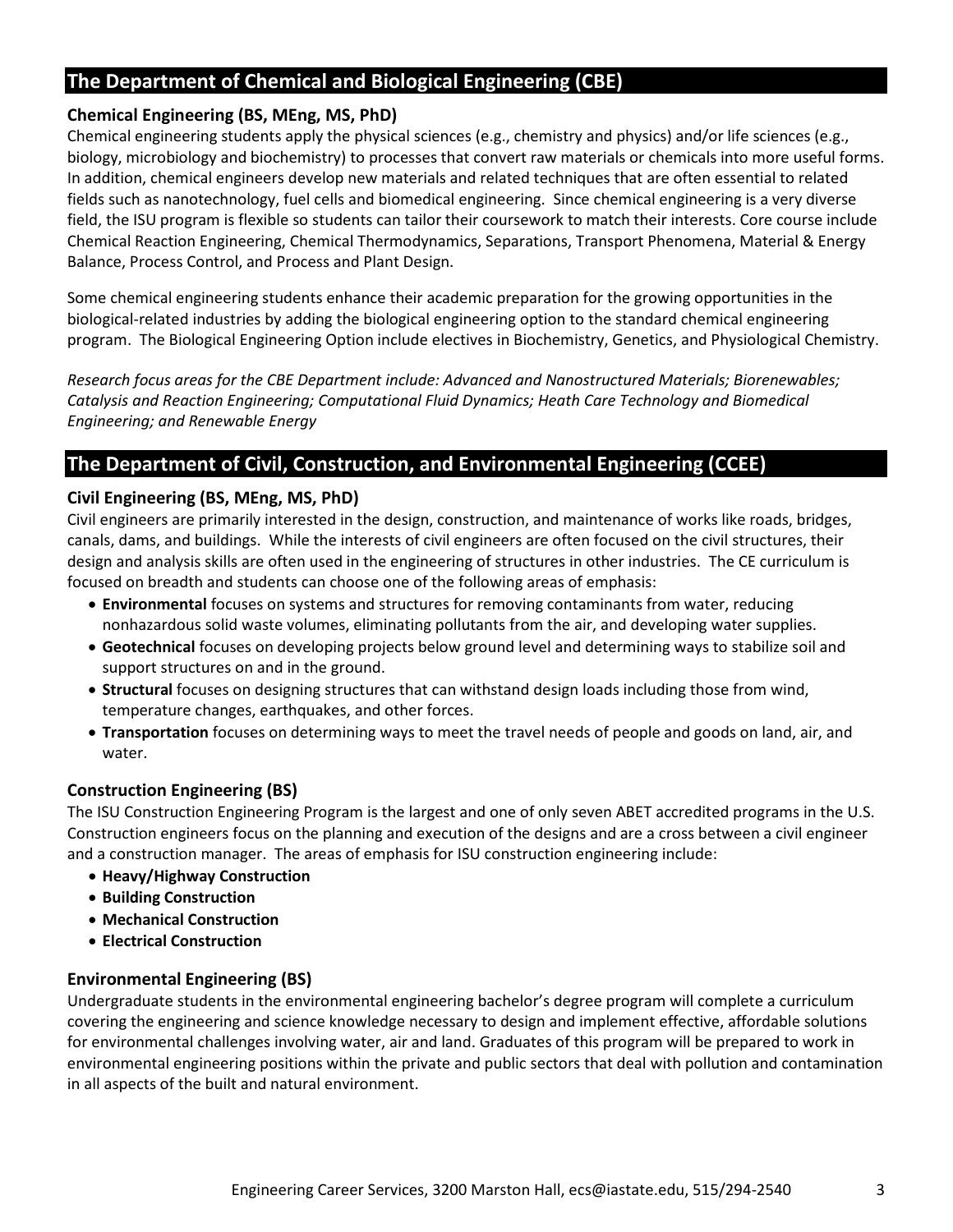*Research focus areas for the CCEE Department include: Construction Engineering and Management; Environmental/Water Resources Engineering; Geotechnical/Materials Engineering; Structural Engineering; Transportation Engineering; and Intelligent Infrastructure Engineering*

## **The Department of Electrical and Computer Engineering (ECpE)**

#### **Computer Engineering (BS, MEng, MS, PhD)**

Computer engineers integrate several fields of electrical engineering and computer science to design and develop computer systems and networks. Computer engineers commonly work on the design of individual circuits, microprocessors, personal computers, and supercomputers. Tasks often involve designing VLSI chips, sensors, mixed signal circuit boards, and operating systems; and writing software and firmware for computers and controllers. Computer engineers are key contributors to the development of automation/robotic systems, which integrate sensors, communications, decision making and motor control. The ISU program is also particularly strong in the areas of information and networking technology.

#### **Cyber Security Engineering (BS)**

Cyber Security engineers protect computer and networking systems from potential hackers and cyber-attacks. This major was first offered in 2019 but Iowa State has been teaching and researching cyber security since 1995, making it one of the oldest programs in the country. Students gain a strong foundation in computer engineering concepts while applying engineering methodology to solve complex cyber security problems.

#### **Electrical Engineering (BS, MEng, MS, PhD)**

Electrical engineers focus on large and small electrical and electromagnetic applications. The electrical engineering curriculum offers a number of emphasis areas at the undergraduate level, including control systems, microelectronics and photonics, VLSI, electric power and energy systems, and communications and signal processing, and electromagnetics and nondestructive evaluation. Students are required to choose at least one course sequence that focuses on one of these areas and students may also take elective courses in computer networking, security, computer architecture, digital systems, and software.

#### **Software Engineering (BS)**

Software engineers focus on the designing, implementing, and maintaining software systems that are reliable, efficient, and affordable. Software engineers also work in application design, which involves designing or coding new programs and applications to meet a specific need. The software engineering curriculum is jointly administered by the Department of Computer Science and Department of Electrical and Computer Engineering. Iowa State University is one of the few universities in the nation to offer a software engineering degree with courses in both computer science and computer engineering.

*Research focus areas for the ECpE Department include: Bioengineering; Cyber Infrastructure; Data, Decisions, Networks & Autonomy; Energy Infrastructure; and Materials, Devices, and Circuits*

# **The Department of Industrial and Manufacturing Systems Engineering (IMSE)**

#### **Industrial Engineering (BS, MEng, MS, PhD)**

Industrial engineers design, develop, implement, and improve integrated systems that include people, materials, information, equipment, and energy. Industrial engineers often focus on issues related to human factors, operations research, engineering management, manufacturing engineering, and quality. Industrial engineers often work to optimize complex processes or systems. At the undergraduate level, students can choose a set of electives in one of the following focus areas:

- **Engineering Management** focuses on the strategies necessary for solving internal and external problems of a company in areas such as production, quality, project management, sales, and marketing strategies.
- **Human Factors** focuses on the relationships between people and their work tasks, machines, information, and environment.
- **Operations Research** focuses on making engineering decisions using quantitative models and methods for production and service systems such as, inventory control, scheduling, transportation, and logistics.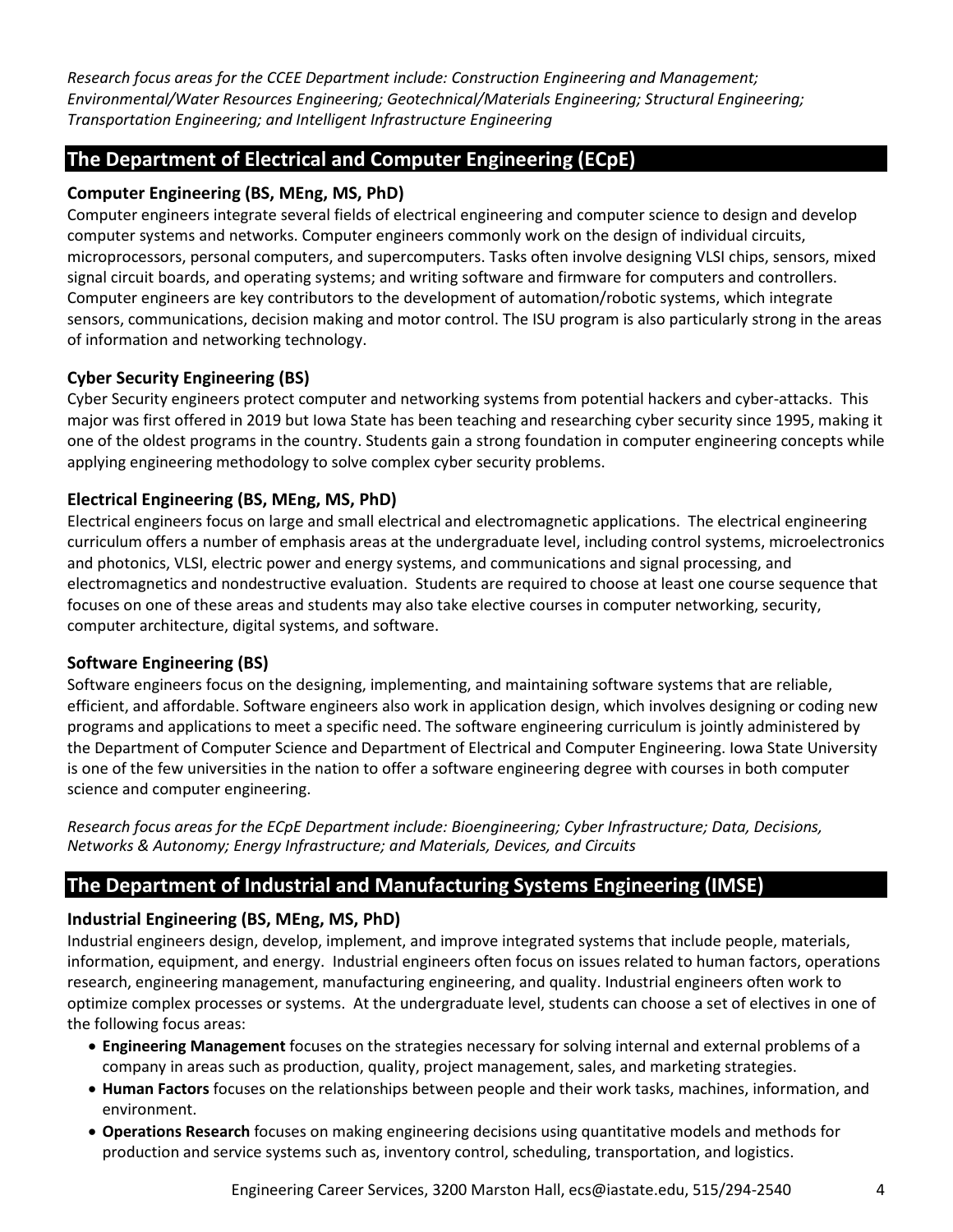- **Manufacturing Systems** focuses on the design, analyze, operate, and control processes and systems.
- **Enterprise Informatics** focuses on the integration and use of information from the functional units of an enterprise as well as between multiple enterprises.

*Research focus areas for the IMSE Department include: Operations Research and Analytics; Advanced Manufacturing; Human Factors and Ergonomics; and Systems Engineering and Engineering Management.*

**Systems Engineering (MEng)** – See the Interdepartmental Graduate Programs section for a description of this major that is closely associated with the IMSE Department.

## **The Department of Materials Science and Engineering (MSE)**

#### **Materials Engineering (BS)**

Materials engineers understand the relationship between the structure of materials at atomic or molecular scales and their macroscopic properties. The materials engineering coursework encompasses all four of the major elements of materials science and engineering, which includes synthesis and processing, structure, properties, and applications of materials. Undergraduate students choose a minimum of two areas of specialization, which include:

- **Ceramics**
- **Electronics**
- **Metals**
- **Polymers**

#### **Materials Science and Engineering (MEng, MS, PhD)**

The MSE graduate program is built on a foundation of thermodynamics, kinetics of phase transformations, mechanical behavior, physical properties, solid state science, and the structure and chemistry of materials. Advanced studies are offered in many areas of materials science and engineering, including the design and control of materials for structural, electronic, photonic, magnetic, optical, and biological functionality. The department awards M. Engr., M.S., and Ph.D. degrees in Materials Science and Engineering. An opportunity to complete and obtain a certificate in Nondestructive Evaluation (NDE) is also an option for students. The M.S. and Ph.D. programs are highly flexible and research-oriented, where students work closely with their major professor in tailoring the various academic and research components to match their interests.

*Research focus areas for the MSE Department include: Advanced manufacturing processes; Biomaterials and bioinspired materials; Functional materials and physical behavior; Materials for energy technologies; Nanomaterials and coatings; Novel phases, structures, and transformations; Rare earth metals and other critical materials; Structural materials, composites, and hybrids.*

# **The Department of Mechanical Engineering (ME)**

#### **Mechanical Engineering (BS, MEng, MS, PhD)**

Mechanical engineering involves the production and usage of heat and mechanical power for the design, production, and operation of machines and tools. Mechanical engineers apply the principles of physics and materials science for analysis, design, manufacturing, and maintenance of mechanical systems. After completion of the basic engineering program, the mechanical engineering core curriculum is designed to provide undergraduate students exposure to each of the four major areas in the field:

- **Design and Optimization**
- **Materials and Manufacturing**
- **Thermal Fluids**
- **Dynamic Systems**

#### **Energy Systems Engineering (MEng)**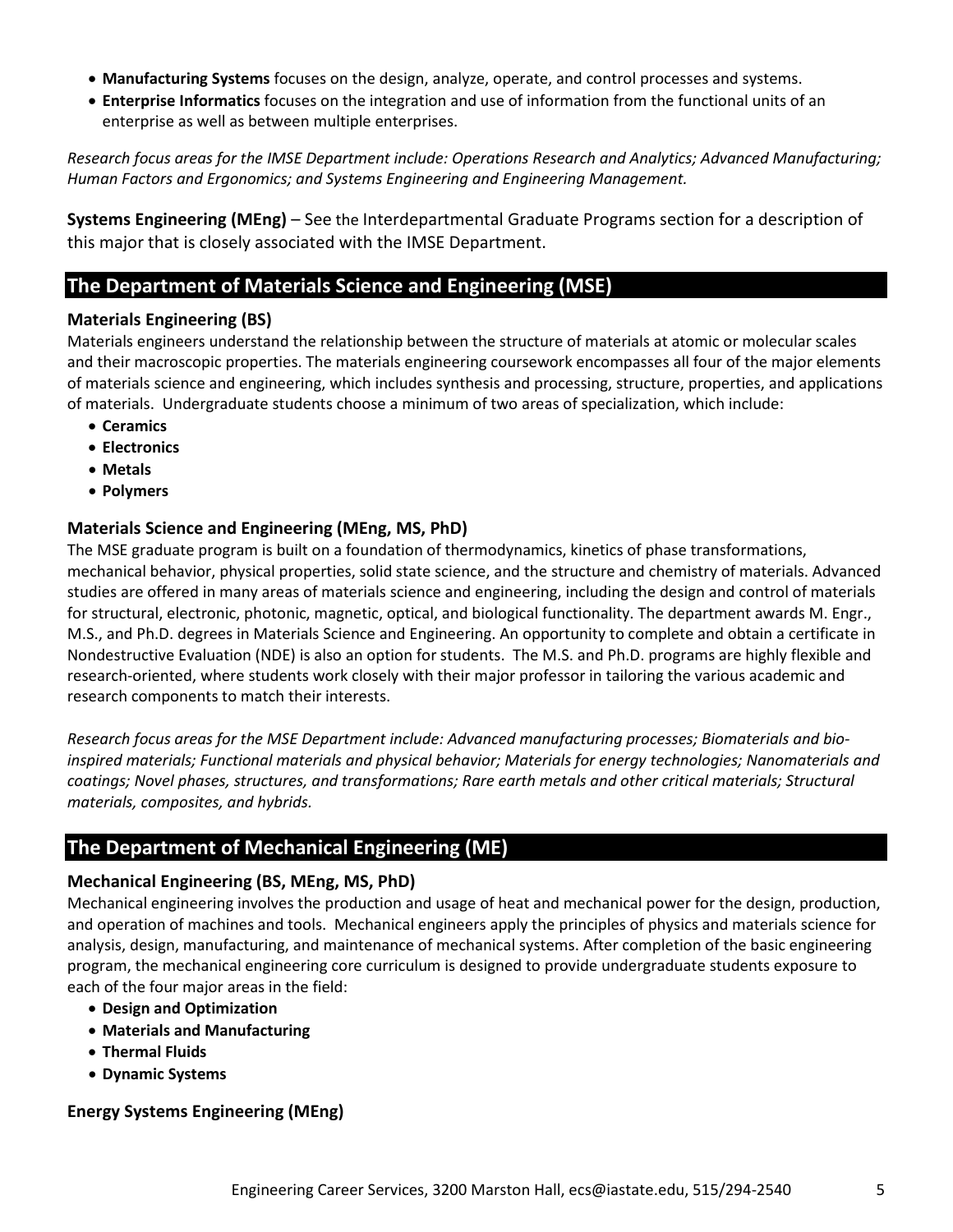The Energy Systems degree offers students an opportunity to research energy challenges facing the 21st century. Through the research of providing sustainable energy for the world's growing population, students acquire the knowledge, skills and ability to effectively design, evaluate, construct and manage energy systems.

*Research focus areas for the ME Department include: Health (Bioengineering, Translational Health); Fluids (Multiphase, Complex); Multi-scale Engineering (Design, Manufacturing, Nanoscale Sciences); Systems (Dynamics, Sensors, Controls); Computational Sciences (Big Data, Visualization); and Energy (Energy Sciences, Sustainability).*

# **Interdepartmental Graduate Programs**

#### **Bioinformatics and Computational Biology (PhD)**

This program is one of the largest such PhD programs in the nation. Students have the opportunity to conduct research in all major research areas of computational molecular biology, including genomics, structural genomics, functional genomics, and computational systems biology. Students train in a highly interdisciplinary environment under faculty with expertise spanning both computational and life sciences, with access to some of the most modern experimental platforms. [CBE, ECpE, MSE]

#### **Biorenewable Resources and Technology (MS, PhD)**

This first in the nation graduate program in biorenewable resources and technology (BRT) offers students advanced study in the use of plant- and crop-based resources in the production of biobased products (fuels, chemicals, materials, and energy). This program offers minor and co-major MS and PhD degrees. The BRT program also offers a 12-credit hour online graduate certificate that provides students from a wide variety of science and engineering backgrounds an exposure to advanced study in biorenewables. [ABE, CBE, CCEE, ME]

#### **Engineering Management (MEng)**

This program prepares engineers for leadership/management positions within their organizations. The program gives students the knowledge and skills necessary to manage and develop a highly qualified and trained staff of engineers, scientists, and technicians in a rapidly changing technological environment. Engineering Management is a unique discipline that uses engineering skills and knowledge in managing large scale projects. [All]

#### **Environmental Science (MS, PhD)**

This program provides a rigorous, quantitative, and integrated approach to the study of environmental systems. Given the magnitude and complexity of our environmental problems, there is a growing need for graduates trained in the integrated analysis of environmental systems. The environmental science curriculum is designed to prepare students for positions of leadership in this rapidly changing field. Students are afforded a broad exposure to the biological, chemical, and physical aspects of environmental systems and the specialized training necessary for integrated analyses of these systems. [ABE, CCEE]

#### **Human-Computer Interaction (MS, PhD)**

Driven by unprecedented technological progress, the relationship between humans and increasingly powerful, portable, interconnected, and ubiquitous computers is fast becoming one of the most dynamic and significant fields of technical investigation. With more than 60 researchers, representing all the colleges in the university, Iowa State is expanding its focus to become a leader in HCI research. [AerE, ABE, CCEE, ECpE, IMSE, ME]

#### **Information Assurance (MS)**

The Information Assurance Program prepares highly-qualified engineers, computer science experts, and information systems professionals for information security and assurance careers. Information assurance has become a critical issue for businesses as they encounter problems from external network attacks as well as internal issues due to lax control systems and compliance requirements. Iowa State University is recognized as one of the Centers of Academic Excellence in Information Assurance education. [ECpE, IMSE]

#### **Sustainable Agriculture (MS, PhD)**

Students in this program study agroecological principles and the social relations underlying sustainable farming and food systems while gaining practical experience with sustainable production methods. The program seeks to balance depth in disciplinary knowledge with broader, systems-level thinking. It integrates the technical and social sciences